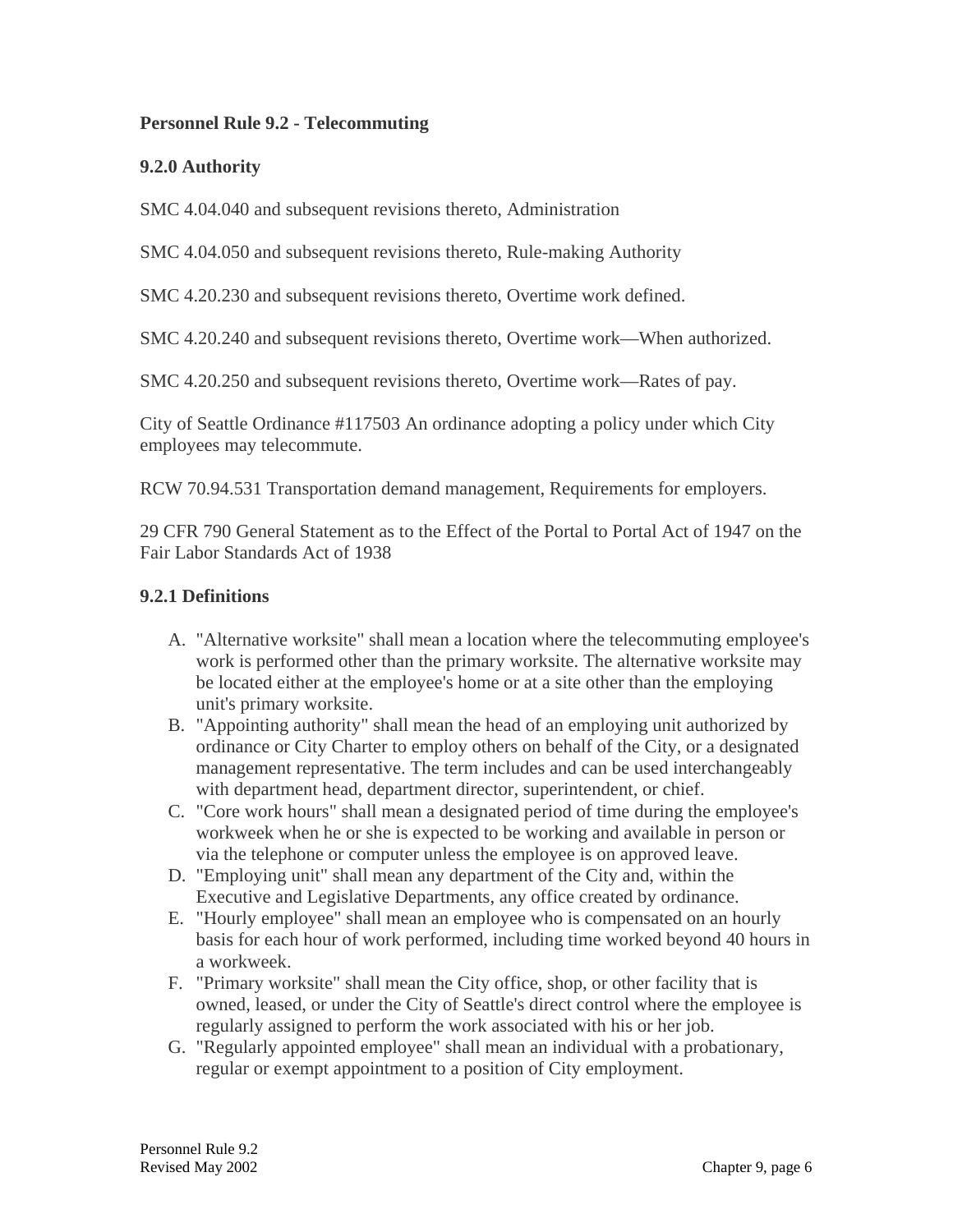- H. "Telecommuting" shall mean an arrangement in which the employee's job duties may be performed at an alternative location, such as the employee's residence or a satellite office located closer to the employee's residence than the worksite where the employee is regularly assigned.
- I. "Telecommuting agreement" shall mean a written agreement between an employee who wishes to telecommute and his or her appointing authority that describes the conditions and expectations of the telecommuting arrangement. At minimum, the telecommuting agreement shall include an inventory of materials and equipment provided by the employing unit, if any; productivity expectations; scheduled work hours; and an outline of the process by which City-owned equipment, if any, shall be returned to the employing unit's place of business upon termination of the telecommuting arrangement. The telecommuting agreement must be reviewed and renewed at least annually for the duration of the telecommuting arrangement.

# **9.2.2 Application of this Rule**

- A. The provisions of this Rule apply to regularly appointed employees.
- B. For regularly appointed employees who are represented under the terms of a collective bargaining agreement, this Rule prevails except where it conflicts with the collective bargaining agreement, any memoranda of agreement or understanding signed pursuant to the collective bargaining agreement, or any recognized and established practice relative to the members of the bargaining unit.
- C. This Rule does not apply to individuals who are employed under the terms of a grant that includes employment provisions that conflict with this Rule.
- D. This Rule does not apply to individuals hired by the City on a temporary, intermittent or seasonal basis, or for a work schedule of fewer than 20 hours per week, nor does it apply to individuals hired under contract to the City.
- E. Appointing authorities may establish written policies and procedures for the implementation and administration of this Rule to facilitate the management of the personnel system within their employing units, provided that such policies and procedures do not conflict with the provisions of this Rule.

#### **9.2.3 Purpose**

Telecommuting may be implemented as a practical work management alternative when it benefits the City of Seattle in 1 or more of the following ways:

- A. Improves employee effectiveness, productivity and morale;
- B. Maximizes utilization of City of Seattle office facilities;
- C. Reduces absenteeism;
- D. Promotes employee health and wellness;
- E. Improves employee recruitment and retention;
- F. Improves air quality and reduce traffic congestion;
- G. Enhances the working life and opportunities of persons with disabilities; and
- H. Other reasons as defined by the appointing authority.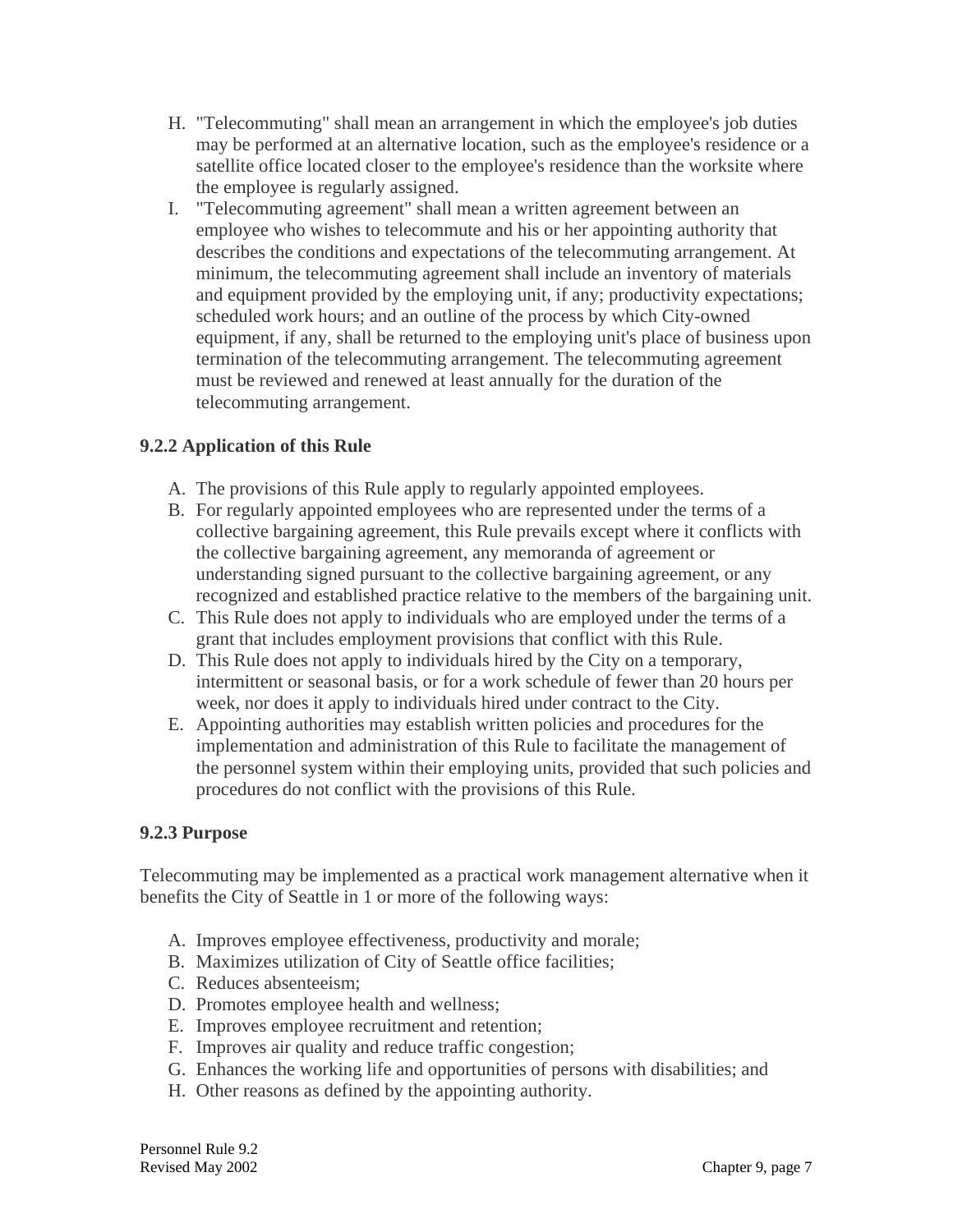### **9.2.4 Request and Approval**

- A. An employee may request, and the appointing authority may approve, telecommuting work arrangements when the appointing authority determines that the employee's work can be effectively carried out and accounted for under such conditions. Terms and conditions of individual telecommuting arrangements shall be set forth in completed and signed telecommuting agreements.
- B. The appointing authority shall make the determination, not subject to review or appeal, as to the suitability of the employee's work to a telecommuting arrangement. The appointing authority may authorize a telecommuting arrangement when he or she determines it to be a feasible work option. A change in any one of these elements shall require another review of the feasibility of the telecommuting arrangement. Factors that the appointing authority may, but is not obligated to, use in evaluating a telecommuting arrangement, are the following:
	- 1. Impacts on customers and other employees;
	- 2. Employee's demonstrated ability to maintain quality, quantity, and timeliness of service or product;
	- 3. Whether or not there exists a good working relationship between the supervisor and employee.
	- 4. Whether or not the employee's job consists of tasks that can be effectively accomplished without the resources of the primary worksite immediately accessible to the employee;
	- 5. Whether or not the alternative worksite meets essential workplace safety standards and is generally free from excess distractions during the employee's designated work hours; and
	- 6. Whether the location of proposed alternative worksite provides for convenient access to the employee's supervisor or management representative.

# **9.2.5 Work Hours**

- A. An hourly employee's core work hours must be authorized by his or her supervisor and may only be changed with the supervisor's prior approval.
- B. An hourly employee may not work more than his or her scheduled hours without the explicit prior approval of his or her supervisor. Hourly employees may be disciplined for working unauthorized overtime. It is the responsibility of the supervisor to avoid contacting, or allowing co-workers or customers to contact, the employee outside of his or her scheduled work hours. Work-related contact with the employee is compensable time whenever it occurs.
- C. Unless the employee is on pre-approved leave time, the employee shall be available for communication with his or her supervisor or delegated management representative by telephone or computer as directed during his or her designated core work hours.

### **9.2.6 Working Conditions**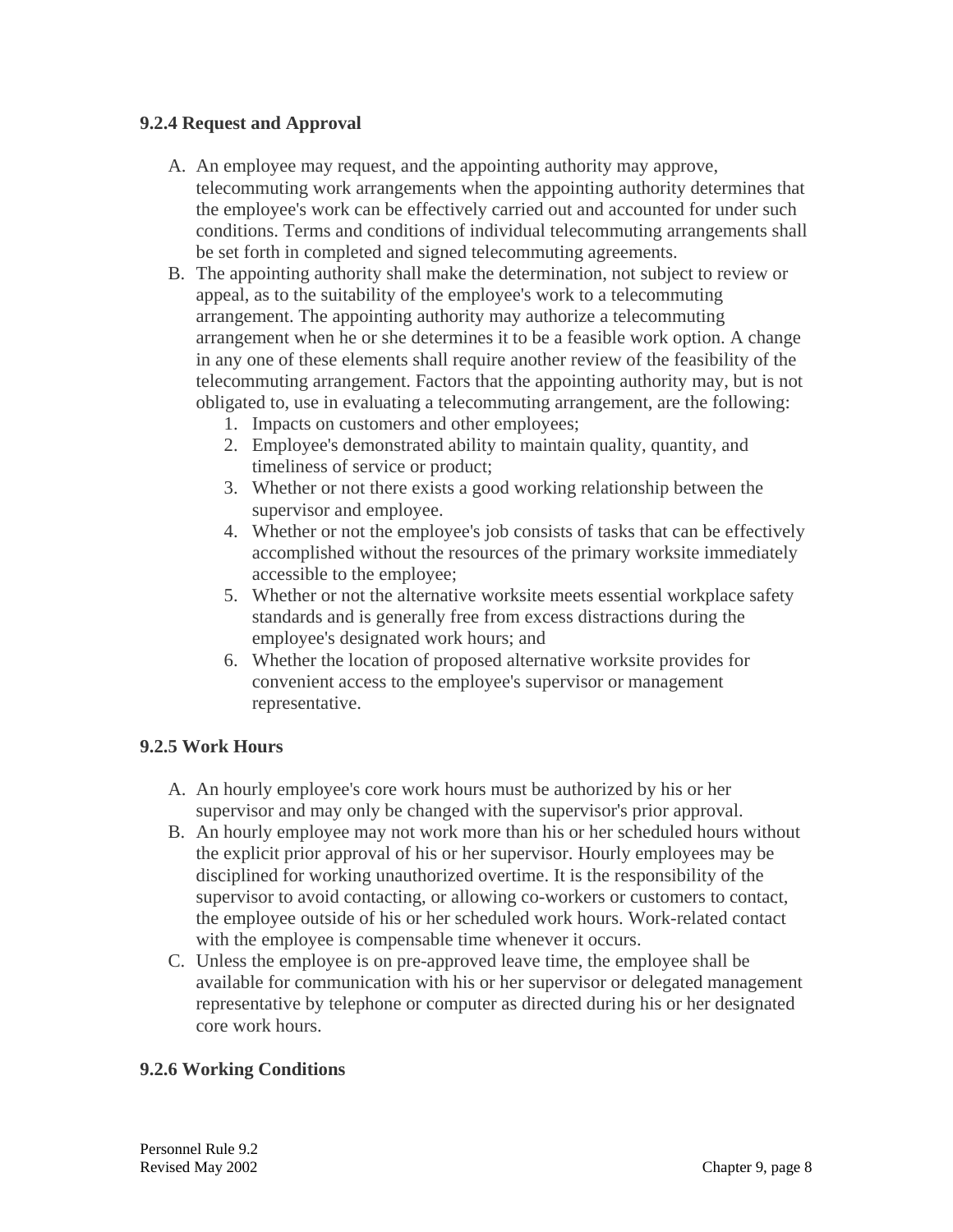- A. Telecommuting arrangements shall have no effect on compensation, benefits, job responsibilities, leave accrual, or other terms of employment.
- B. The employee shall be covered by the City's workers' compensation plan for all job-related injuries or illnesses occurring at the alternative worksite during the employee's defined work period. If an employee has incurred a work-related injury while telecommuting, the employee shall notify his or her supervisor immediately and complete all necessary documents concerning the injury. Worker's compensation will not apply to non-job-related injuries or illnesses that may occur at the alternative worksite.

### **9.2.7 Primary Worksite**

The employee shall report to the employing unit's primary worksite for in-person meetings when so directed.

- A. The employee shall be provided a minimum of 24 hours notice prior to an inperson meeting except in cases of unforeseen emergency.
- B. The City of Seattle or the employing unit shall not reimburse the employee for expenses incurred for the employee's travel to and from the primary worksite.
- C. When an hourly employee's workday has begun prior to, and is completed subsequent to the primary worksite in-person meeting, time spent in transit shall be included in the computation of the employee's hours worked.

### **9.2.8 Alternative Worksite**

- A. The employee shall be responsible for maintaining his or her alternative worksite free from disruptions that are not a direct result of the employee's assigned job duties.
- B. The employee must permit his or her supervisor, or a management representative, access to the alternative worksite in order to perform routine inspections to ensure adequate health and safety conditions and a proper work environment are maintained.
	- 1. The appointing authority shall determine and communicate the standards for safe and healthful working conditions required for the work being performed by the employee. The employee shall be responsible for establishing and maintaining these safe and healthful working conditions at the alternative worksite.
	- 2. The appointing authority shall determine the frequency with which the alternative worksite may be inspected and shall provide a minimum of 24 hours notice before such inspections. The appointing authority may perform a safety assessment that ensures that the alternative worksite meets Occupational Safety and Health Administration guidelines as well as provides adequate lighting and physical space requirements, fire protection, and reasonable security for City equipment and/or data.
- C. Unless the appointing authority approves the expense, the employing unit shall not reimburse the employee for any costs incurred for construction, renovation,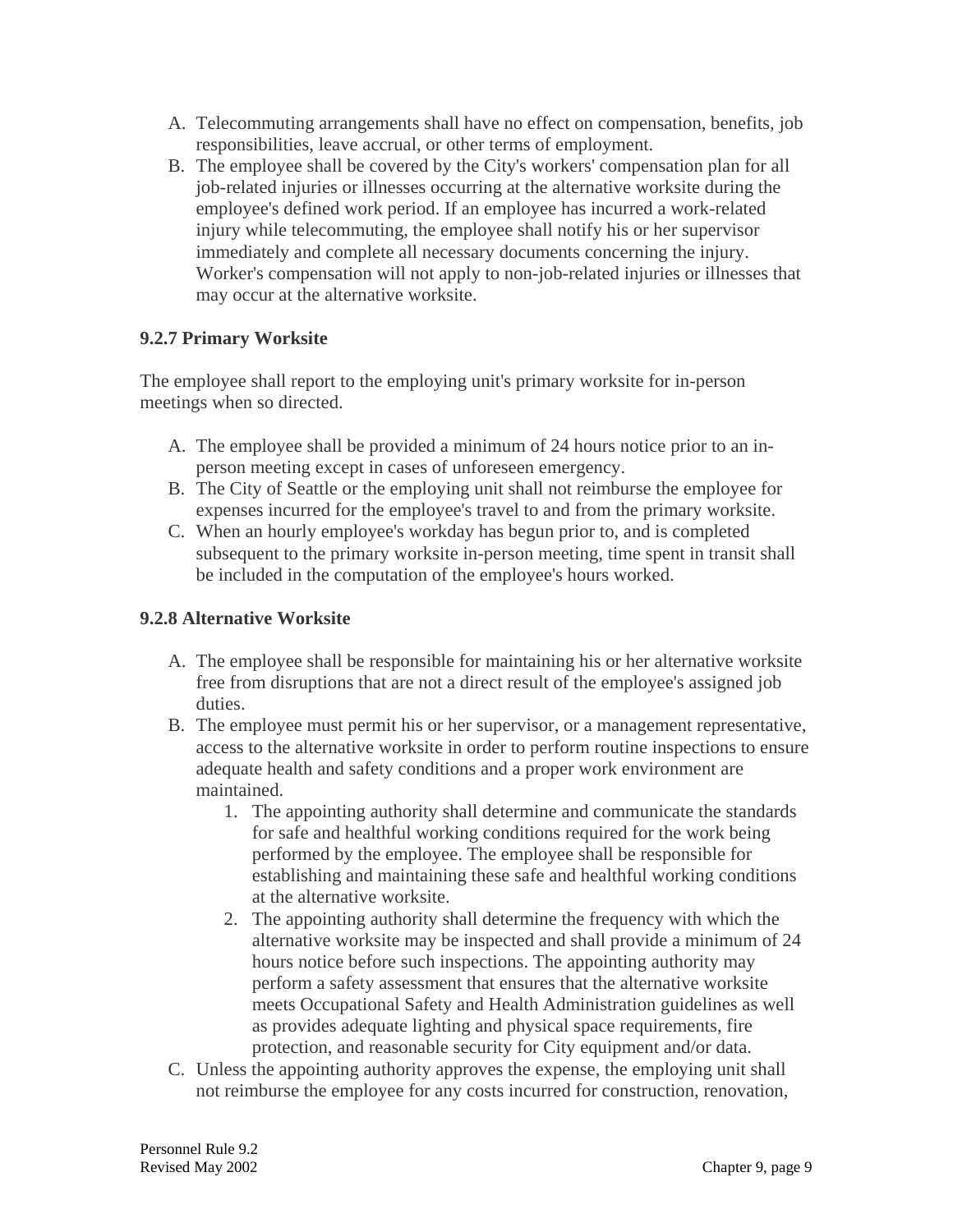heating/air conditioning, lighting, or electrical work associated with the alternative worksite.

## **9.2.9 Equipment, Software, Files, Documents, and Other Materials**

- A. Employees may choose to use their own equipment and software in order to perform work at home. Employees shall not be reimbursed for the use of their own equipment.
- B. All equipment and software, when employed for City business purposes, shall comply with City of Seattle technology standards as established by the City's Chief Technology Officer or his or her designee(s).
- C. At the sole discretion of the appointing authority, City equipment (including furniture, computer hardware or software, or telephone lines) may be installed at the alternative worksite. Employees shall not be required to purchase their own equipment. Should the appointing authority choose not to approve the purchase and/or installation of City equipment, the employee shall have the option of remaining at the regular workplace and utilizing the equipment at that location.
- D. City of Seattle equipment, if any, shall only be used for City of Seattle business. Equipment supplied by the employing unit shall be made available to the supervisor or the designated management representative for maintenance and inspection at any time during the employee's core work hours. Use of City equipment for purposes not related to City of Seattle business may be grounds for termination of the telecommuting agreement and/or disciplinary action. The appointing authority shall determine the frequency and means by which City owned equipment shall be serviced and maintained.
- E. The employee shall take reasonable precautions to protect City owned equipment, if any, from theft, damage, or misuse. When the alternative worksite is the employee's home, it is the employee's responsibility to ensure that his or her homeowner's or rental insurance policy adequately covers equipment used for telecommuting purposes.
- F. The employee's responsibility for the security of City documents, files and other materials is the same while the employee is in transit and/or working at an alternative worksite as when he or she is in the primary worksite.

# **9.2.10 Discontinuation of Telecommuting Arrangements**

- A. An employee may terminate his or her participation in a telecommuting arrangement at any time; for any reason, upon written or verbal notice to his or her supervisor. Fourteen calendar days prior written notice shall be provided to the appointing authority unless the appointing authority determines that the reason for the termination of the telecommuting arrangement warrants shorter notice.
- B. The appointing authority may terminate an individual employee's telecommuting arrangement at any time, for any reason, upon written notice to the employee. Fourteen calendar days prior written notice shall be provided to the affected employee unless the appointing authority determines that the reason for the